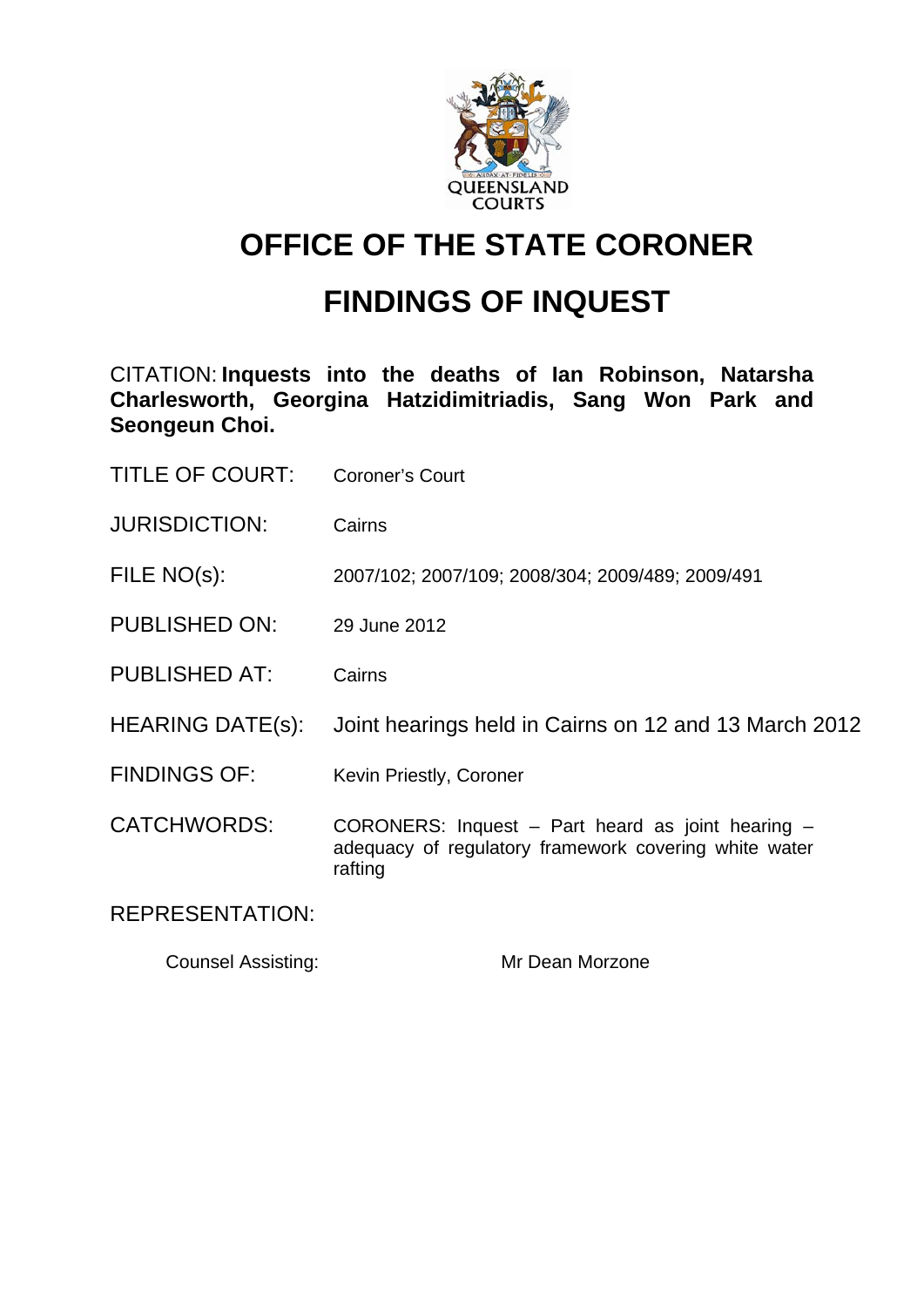#### **Introduction**

It is important that the reader understand the statutory role of Coroner as well as the powers and limitations that affect how the Coroner performs that role.

A Coroner is required to make findings as to how a person died, when the person died, where the person died and what caused the person to die.

A coroner is precluded from including in his findings any statement or comment that a person is or may be guilty of an offence or civilly liable for something (s.45(5) and s.46(3)).

A coroner may, whenever appropriate, comment on anything connected with a death investigated at an inquest that relates to public health or safety and ways to prevent deaths from happening in similar circumstances in the future.

Inquests were convened into the following deaths:

- Ian Robinson;
- Natarsha Charlesworth;
- Georgina Hatzidimitriadis;
- Sang Won Park: and
- Seongeun Choi.

In the course of considering how each rafter died, I investigated and made findings about the surrounding circumstances and each raftering operator's management of safety. In addition, I made comments in the form of recommendations relevant to each operators approach to the safety risk management vis-à-vis the risk of entrapment.

An issue common to each inquest was the adequacy of the regulatory framework in establishing minimum safety standards for commercial rafting operators.

This issue was adjourned to a joint hearing. These are my findings and comments from that hearing.

I reviewed the history of deaths due to entrapment while white water rafting in North Queensland, with particular focus on the operator's approach to safety risk management at the time of the deaths; and any operator initiated changes to improve that approach in light of the deaths.

I then considered the regulatory context at the time of the death and any changes in light of those deaths. In other settings, in the absence of evidence of a continuing evolution on the part of operators to safety risk management, regulators have become more active in articulating expectations about the approach to, and level of, safety risk management expected of operators. This can take the form of education at one end of the spectrum, to publishing detailed regulatory standards at the other.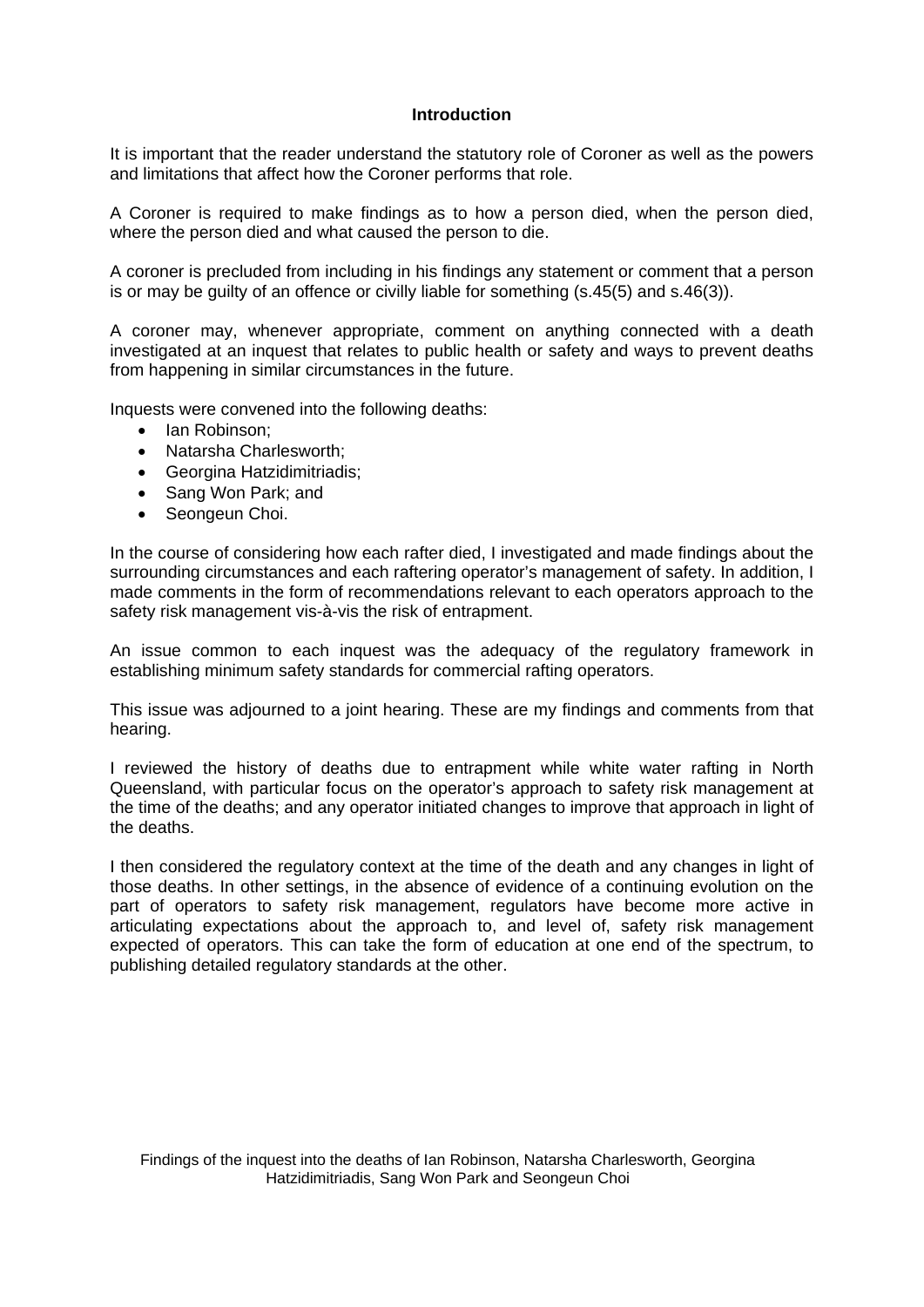There have been 8 deaths since 1999 associated with commercial white water rafting. There were 3 deaths before 2007, as follows:

- On 6 July 1999, Joseph Kwok-Leung Cheung aged 50 died on the Russell River;
- On 30 April 2001, John Wayne Curtis aged 32 died on the Tully River while working as a guide, supervising rafting on the Tully River; and
- On 30 August 2001, Wendy Morrison aged 41 died on the Tully River.

All the deaths were due to entrapment and drowning.

There was more information available to me about the death of Mr Cheung. The transcript of the findings at inquest (3 February 2000) is attached to the report of Mr Christopher Reeves (MSQ)<sup>1</sup>. Mr Cheung was a tourist participating in a trip on the Russell River with Foaming Fury using two person inflatable kayaks. There were 19 participants with two guides. While negotiating rapids known as the Roller Coaster, Mr Cheung's raft capsized. Mr Cheung was swept downstream until his leg became trapped underneath a rock. The guides were unable to free Mr Cheung and he drowned.

Interestingly, Coroner McIntyre noted the existence of a draft Code of Practice drawn up in 1994, revised in 1995 and under review again in 2000. He recommended the development of a uniform white water rafting standard.

Coroner McIntyre stated:

*"The only recommendations I feel that I can make is that as referred to by Sergeant White and suggested by Mr Coxon. That is, a uniform white water rafting standard be formulated through consultation and wider spread research and then formally implemented by an organisation within the public sector, enforcement powers for policing the standard be incorporated as to ensure overall accountability and compliance by organisations partaking in the white water rafting industry."* 

I will later return to the regulatory history.

For the sake of completeness, it is important that I note aspects of the findings about the five latest deaths that are relevant to the issue of regulatory standards.

On 31 July 2007 Mr Ian Robinson (aged 47) died while participating in a white water rafting trip with RnR Adventures on the Tully River. As the raft was descending rapids known as Wet n Moisty, it struck a rock and flipped. Mr Robinson was washed downstream and became entrapped underwater. After a prolonged period of immersion, he was extricated and advance first aid measures started. Paramedics attended the scene and pronounced Mr Robinson deceased. The standard safety cover positions at the top and bottom of the Wet n Moisty were of limited value as risk controls since neither guide was in a position to intervene before Mr Robinson was washed past the point where he became entrapped.

On 7 October 2007 Ms Natarsha Charlesworth (aged 22) died at Cairns Base Hospital due to cardio-respiratory arrest as a consequence of drowning. On 6 October 2007 Ms Charlesworth was participating in a white water rafting tour with Raging Thunder on the Tully River when the raft that she was crewing, flipped while descending 'The Theatre' rapids. She was washed downstream and became entrapped underwater. Ms Charlesworth was extricated after a prolonged period of immersion and CPR commenced. She was evacuated to Cairns Base Hospital where she later died. Again, the standard safety cover positions had

 $<sup>1</sup>$  Exh. 8</sup>

<u>.</u>

Findings of the inquest into the deaths of Ian Robinson, Natarsha Charlesworth, Georgina Hatzidimitriadis, Sang Won Park and Seongeun Choi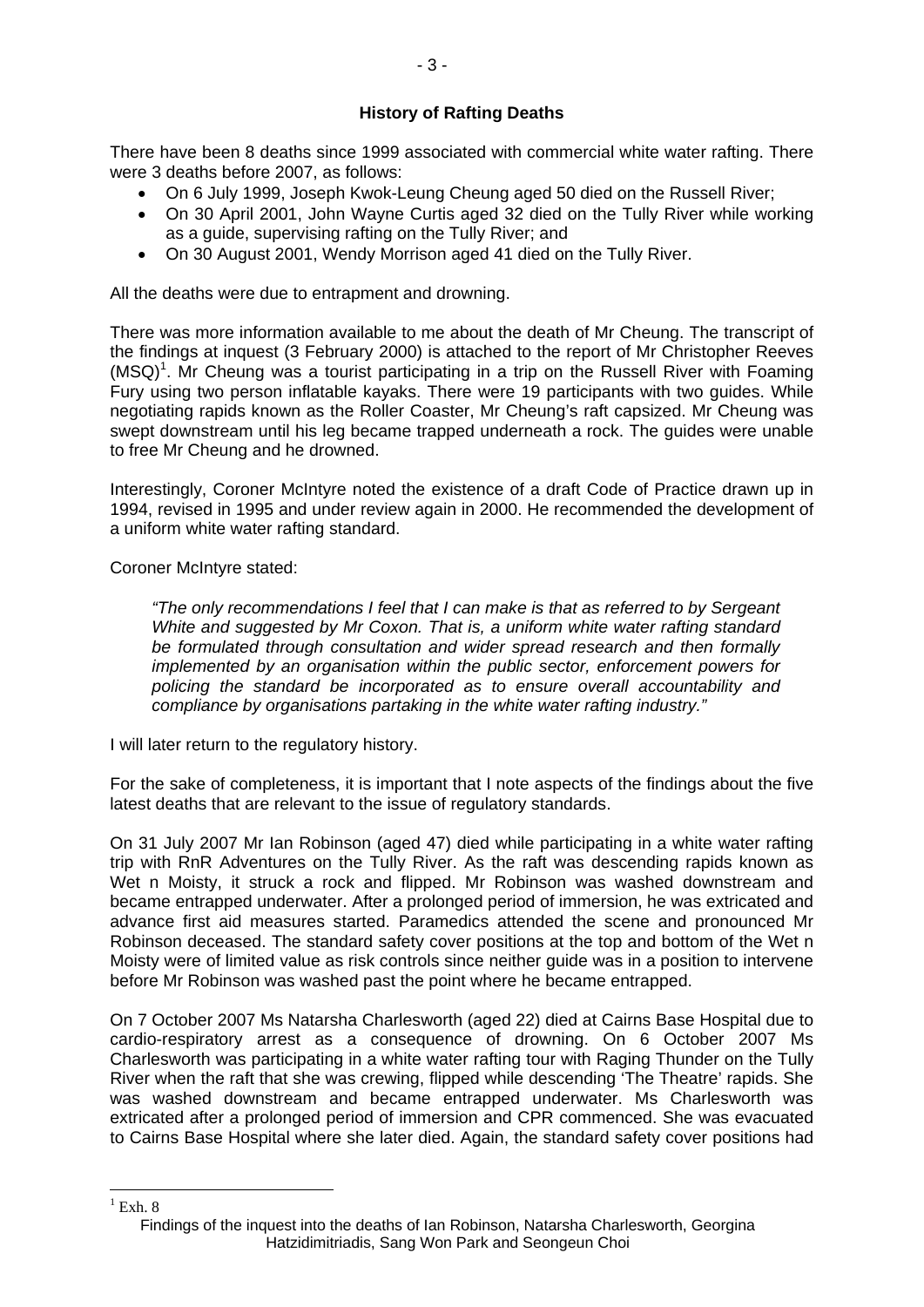- 4 -

On 30 July 2008 Mrs Georgina Hatzidimitriadis (aged 50) died on the Russell River near a location known as Golden Hole, Babinda due to drowning. She was participating in a sportsrafting tour conducted by Foaming Fury and was under the supervision of two river guides. Mrs Hatzidimitriadis was accompanied by her nephew Mr Eremeidis on a two person inflatable sports raft. During their descent of rapids known as Three Ways, the raft overturned. Mrs Hatzidimitriadis was washed downstream and became entrapped underwater. She remained immersed for a period of about 10 minutes before she was extricated. Group management and a limited understanding of English played significant roles in a cascading series of unplanned events that resulted in Mrs Hatzidimitriadis and Mr Eremeidis inadvertently entering the rapids via the wrong route and dangerous chute. While attempts were made to stop their entry, their limited understanding of English resulted in confused responses to the Guides urgent instructions.

On 14 February 2009 Mr Sang Won Park (aged 20) died at "2-15" rapids on the Tully River due to drowning/immersion due to a rafting accident against a background of multiple injuries. He was participating in a white water rafting trip with RnR Adventures. While the raft was descending 2-15, it was struck by another raft, diverting it onto a more hazardous route. It ultimately struck a rock and flipped. Mr Park became entrapped underwater, beneath the rock that the raft struck. His body was unable to be extricated until the following day.

On 18 February 2009 Ms Seongeun Choi (aged 24) died at Cairns Base Hospital due to hypoxic brain damage due to drowning/immersion due to a rafting accident on 14 February 2009 on the Tully River. She was travelling in the same raft as Mr Park and similarly became entrapped. However, River Guides were able to locate and extricate her in a reasonably short period. She was transferred to Cairns Base Hospital but over the following days, her condition deteriorated and she died.

The basic issue of group management of rafts at entry to the rapids arose. The raft on which Mr Park and Ms Choi were travelling had entered the top of the rapids but became lodged; its side against a rock. While the crew attempted to free the raft by paddling and transfer of weight, another rafting entered the rapids, struck the stopped raft, dislodging and diverting it down a dangerous route where it capsized.

## **Key Lessons of the Current Inquests**

Within the findings relating to each death subject to the current inquests, I identified opportunities for better safety risk management on the part of the operator.

I took a similar approach to the analysis of the circumstances surrounding each death. I applied basic risk management principles to review the adequacy of the available control measures relied upon by the operators to manage safety. The relevant hazard was identified as entrapment. The pre-conditions to entrapment as well as the variables relevant to those pre-conditions were identified. I then considered the available risk controls that might be used to intervene and influence the pre-conditions, their variables and ultimately the outcome. Through this process, I identified the following potential risk controls:

- 1. Suitability and serviceability of the raft (which may influence the prospect of flip over);
- 2. Suitability and serviceability of the Personal Floatation Device (which may influence the prospect of immersion and entrapment);
- 3. Use of the whitewater float-position (which may influence the proximity of lower limbs to entrapment points);
- 4. Competency of the crew to raft the rapid (which may influence the prospect of flip over);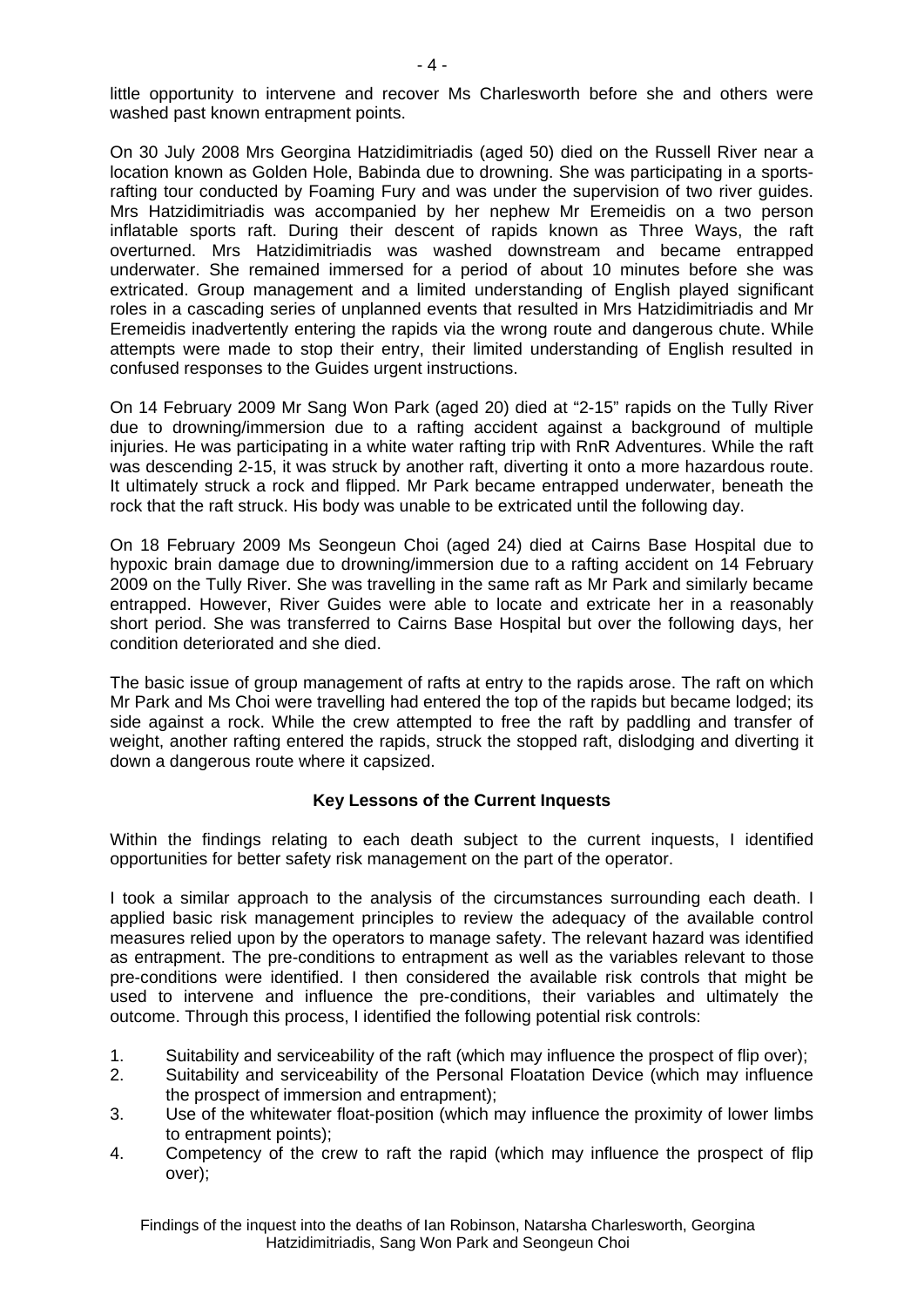- 5. Competency of the guide in the manner of rafting the rapid (which may influence the prospect of flip over); and
- 6. Operator guidance as to safest manner of entering and rafting the rapid including mitigation of the risk of collision (which may influence the prospect of flip over as well as prospect of entrapment depending on the location of entrapment points).

The last item includes group management, selection of routes and location of cover positions.

At each set of rapids, all risk controls have application. However, the outcome in terms of residual risk is different depending on the nature and extent of the potential for entrapment and the effectiveness of the risk controls.

The manuals of each of the operators do not demonstrate any formal application of a risk management process underpinning the current operating procedures, in particular, what risk controls are relied upon to manage entrapment. While it might be argued that it 'goes without saying', to my mind the first step in properly articulating a formal safety risk management process is identifying the hazard, listing the available risk controls and discussing the manner of implementation.

In all of my findings, no issue arose about the implementation of the first three types of risk control (points numbered 1, 2 and 3 above). The rafts and PFD's were suitable and appropriately designed and maintained. Participants demonstrated a reasonable level of understanding of the white-water float position. Most participants adopted the position when thrown into the white water, where it was possible to do so. However, the effectiveness of these risk controls will vary from rapid to rapid. These risk controls are generic and of universal application across all rapids. No thought is required about how each risk control might be used at each rapid.

There was no criticism, at a general level, of crew competency and guide competency. However, crew and guide competency should be considered in the specific context of particular rapids when considering the cumulative adequacy of all risk controls that are used. By this I mean that a generally adequate level of guide and crew competency might be sufficient for most rapids when applied in conjunction with other risk controls. However, there may be particular rapids where mix of risk controls used does not achieve an acceptable level of risk. On these occasions, the level of guide and crew competency may need to be relatively higher. This may mean a higher level of guide competency in the training of the guide for that particular rapid. It may also mean that if a crew demonstrates a low level of competency, it should portage the riskier sections.

In each case, I reviewed the operators approach to providing leadership and guidance about how safety is managed vis-à-vis the risk of entrapment as reflected in the operations manuals.

Each operator had a training program for guides that included minimum qualifications or initial training standards, a period of supervised induction to a particular river and recurrent training to ensure maintenance and enhancement of existing skills and knowledge. Each operator also had an operations manual that provided guidance, with varying degrees of detail, about navigating the river at different water levels and the possible locations of safety cover (a guide whose sole duty is to provide assistance to rafters in the water or otherwise having difficulty).

The general approach of all operators was to train guides to a specified level of competency and then rely on their skill and judgement to safely navigate the rafts through the rapids. Many guides gave evidence to the effect that the river was a dynamic body of water and the question of how best to navigate a particular section on a particular day was best left to the individual guide. The guides and operators preferred to maintain this approach and were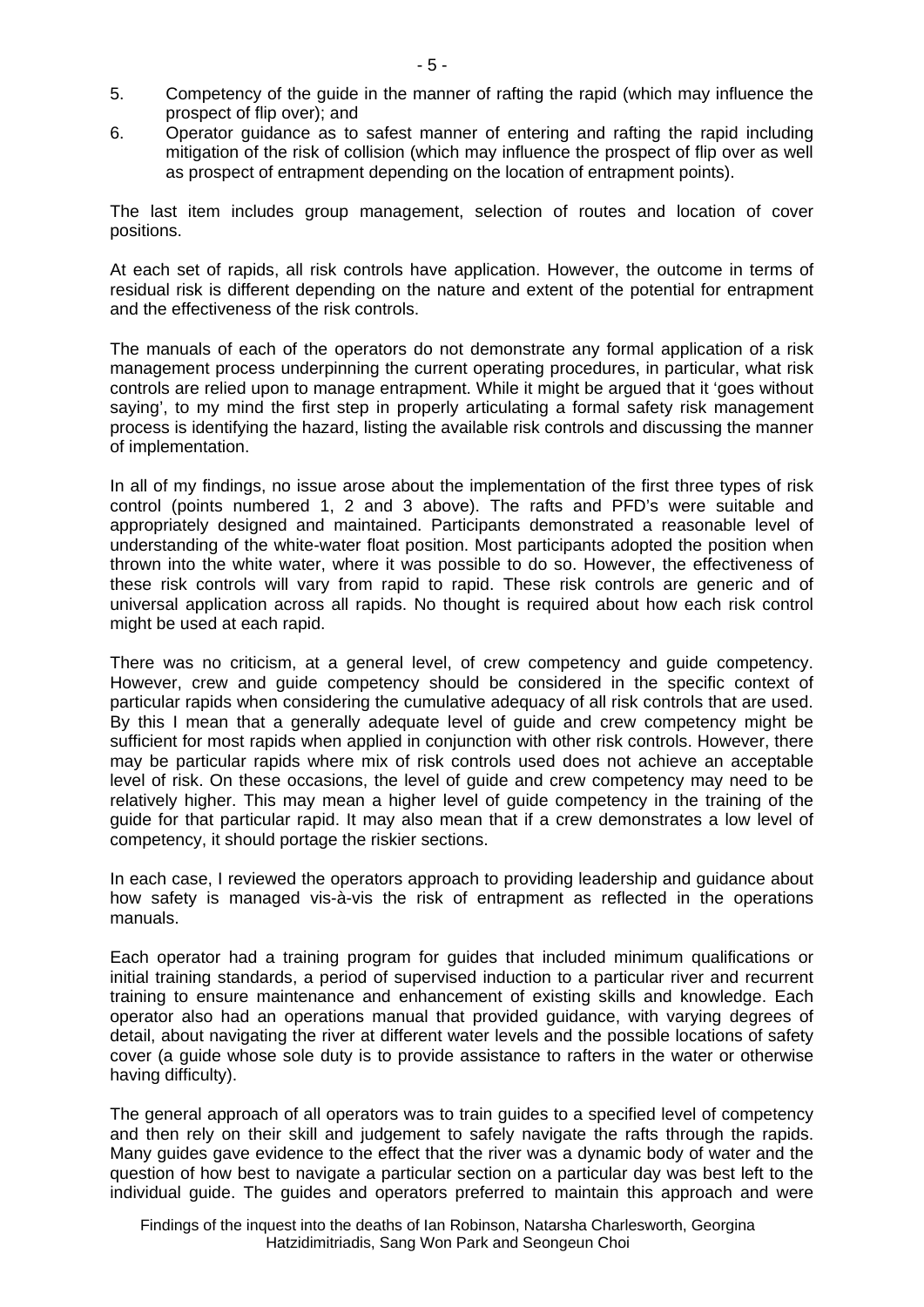resistant to any notion of standard procedures for each set of rapids notwithstanding the fact that most guides could 'rattle off' (in evidence) standard approaches and routes to particular rapids that avoid known hazards. The high level of detail that the some guides were able to articulate in evidence stood in stark contrast to the dearth of material reflected in the operations manuals.

In the course of considering preventative recommendations, an opportunity was identified to apply a formal and documented risk management approach to the rafting of each set of rapids, to be incorporated into the operations manuals. There was little or no evidence to suggest that each rapid was formally risk assessed to:

- 1. Identify the location of potential entrapment points;
- 2. Assess the prospect of a flip over or other event that might result in a rafter or rafters entering the water;
- 3. Assess the prospect of rafters in the water passing near an entrapment point;
- 4. Assess the extent to which the placement of guides in available cover positions will mitigate the risk of entrapment; and
- 5. Consider the availability and mix of other risk controls that might be used.

A significant improvement in safety would be achieved if this approach was adopted.

There is no doubt that the current approach of the operators has evolved over many years. The preferred routes and location of cover positions is based on the wealth of experience that the senior guides have accumulated over daily trips over many years. Many of the senior guides have been in the industry for 10 to 20 years. They are among the most experienced in the world. However, it appeared to me that the introduction of a formal risk assessment approach would initiate a process of capturing the benefit of their knowledge and experience via a formal framework as well as the development of 'best practice' for each rapid. The operator might roll the benefits of this approach into a safety management system.

On review of the operations manuals, it was evident that little had changed over recent years about the approach and level of guidance given to guides about management of safety vis-àvis particular rapids and the hazard of entrapment. Nowhere in the operations manuals is there any evidence of the formal application of the risk management processes and principles. The manuals merely embody 'the way we do it' approach with very little attention to detail about the mix of risk controls and strategies for their use at particular rapids.

During evidence at the joint hearing, Raging Thunder reported difficulty finding the necessary technical assistance to implement my recommendations while Foaming Fury was able to report good progress with implementing the recommendations. I detected a lingering concern on the part of some senior guides and managers that what was intended by my recommendations was the use of risk assessments to develop a prescriptive rule based approach to how rapids should be navigated and cover positions managed. Nothing could be further from the truth. This concern suggests a fundamental misunderstanding or lack of understanding about the current safety risk management practices common place in other commercial, recreational and industrial settings.

I note that the industry is relatively young (20-30 years) and most of the senior guides and managers have grown up in this industry. This may have limited their opportunity to experience safety risk management practices in other industrial, commercial or recreational settings.

In summary, the operators approach to safety risk management in relation to entrapment over the period of the subject deaths was and generally remains as follows:

- High reliance on the competency of the leaders and guides with training programs to achieve the requisite competency; and
- Provision of high quality rafting and safety equipment.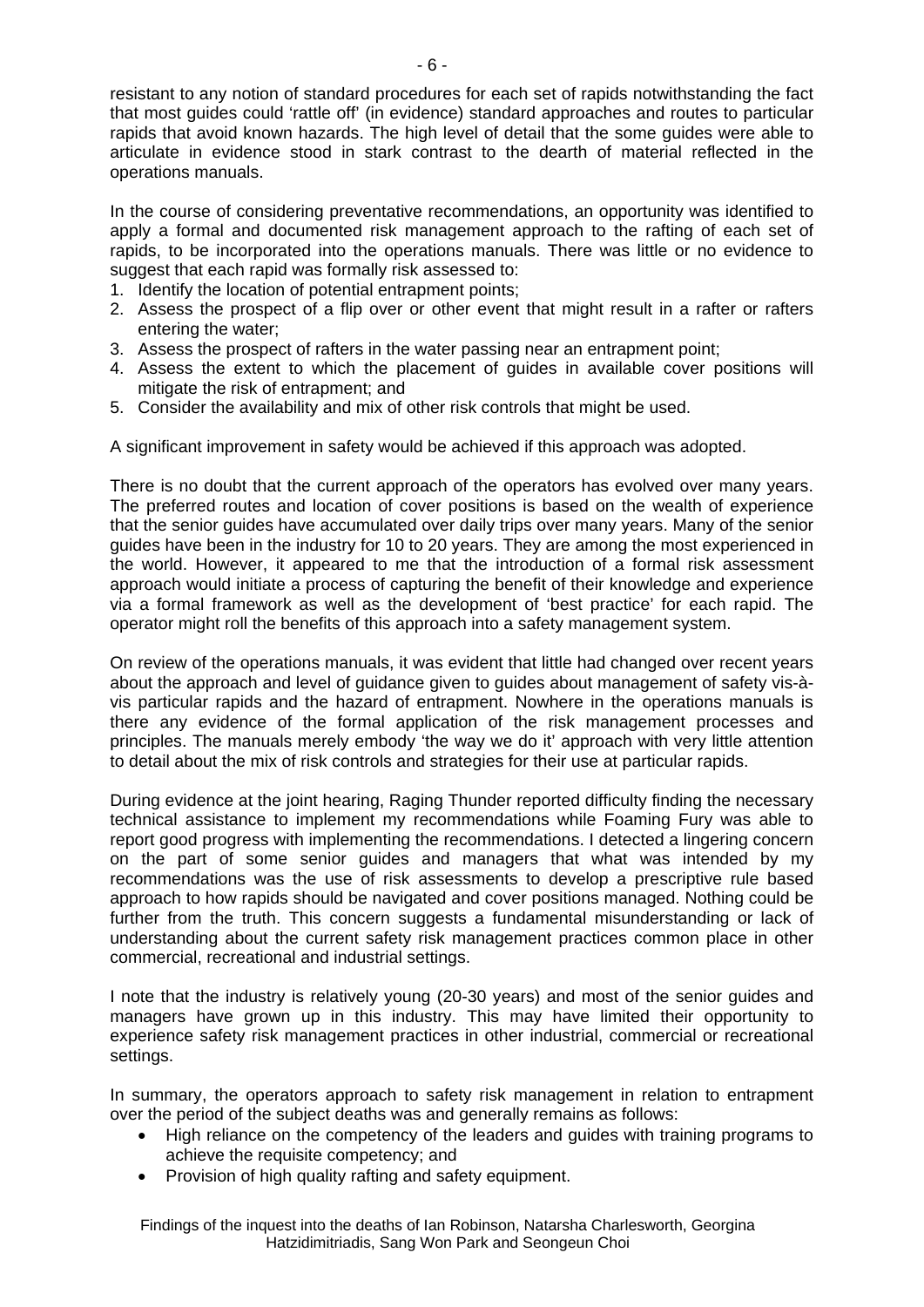Again, in summary, I have recommended that the operators build on this approach with the operator providing greater guidance in the form of standard operating procedures developed through the application of a formal risk management process applied to each set of rapids with emphasis on achieving the best mix of risk control strategies.

Ultimately, I made recommendations in each death similar to the following arising from the death of Ms Charlesworth:

*I recommend that Raging Thunder review its operational procedures by conducting formal risk assessments of each set of rapids, identifying all hazards, selecting control measures appropriate to the unique attributes of each set of rapids that mitigates the risk to a defined acceptable level, and then periodically reviewing the control measures for their effectiveness. The hazards, risks and workings of the control measures should be shown as an overlay on current maps of the rapids. Explanatory notes about relevant strategies should accompany the maps. Safety critical strategies should be highlighted. These documented procedures should be incorporated into training and auditing programs.* 

It appears from the lack of progress or natural evolution in recent years in adopting and implementing current approaches to safety management and the patchy implementation of my recommendations, self-regulation is not an option.

I next turn my mind to the regulatory framework that influences operators in their approach to safety management.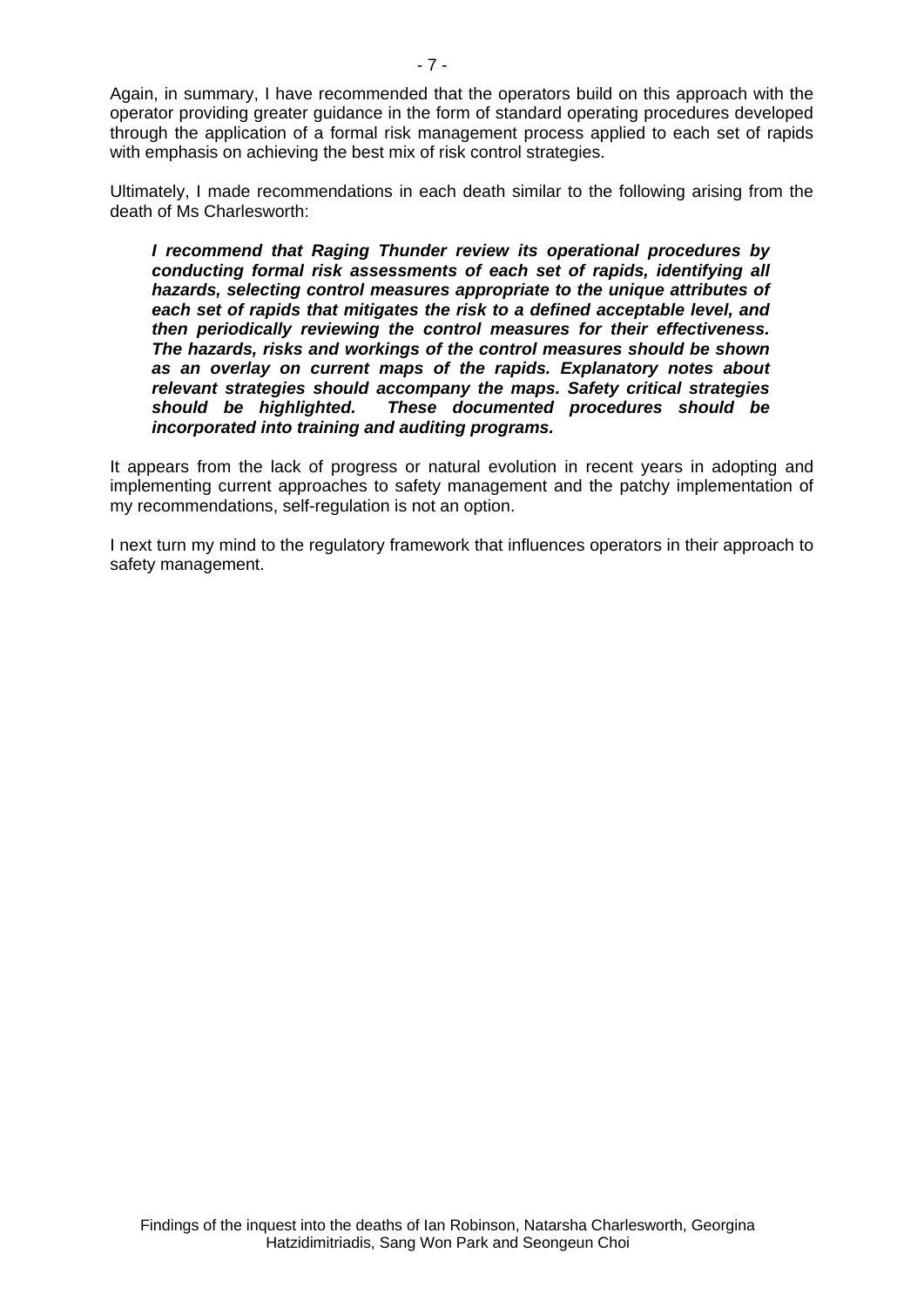#### **Introduction**

At the time of these deaths, there were two organisations with a government regulatory interest, Workplace Health and Safety Queensland (WHSQ, now Fair and Safe Work Queensland) and Maritime Safety Queensland (MSQ). In more recent years, Sport and Recreation Services within the Department of Communities has taken an interest in providing 'guidance' material. It recently facilitated the development of Adventure Activity Standards including the River Rafting Adventure Activity Standard (the Rafting Standard). The Rafting Standard provides voluntary minimum guidelines about safety management.

Although there was significant collaboration between the two principal regulators, the legislative background of each should be considered separately.

#### **Workplace Health and Safety Queensland**

#### **Legislative Position at 2007**

Historically, the primary focus of workplace health and safety regulators has been the health and safety of workers.

The Workplace Health and Safety Act 1995 applies a predominantly performance-based approach to the regulation of safety. Rather than prescribing what an employer must do to provide a safe workplace and system of work, the Act focuses on an outcome and provides flexibility to the employer as to how to achieve that outcome. The Act imposes, on a number of persons involved in conducting a business or undertaking, an obligation to ensure the workplace health and safety of workers. This general safety obligation extends to cover persons other than workers whose safety may be affected by the activity. Over the last decade, the government has made and amended specific regulations and codes of practice under the Workplace Health and Safety Act to address the risks arising from recreational diving and snorkelling carried out by persons conducting a business or undertaking. By this means, recreational diving and snorkelling operators are provided with guidance about how to meet the general safety obligations. I will return to the codes of practice applicable to recreational diving and snorkelling later as an example of the nature and level of the guidance provided.

There are a wide range of high risk commercial recreational activities that are covered by the Act. However, in the absence of a specific regulation or code of practice about how to manage particular risks, the onus is on the operator to discharge the general safety obligation by adopting and following any way to discharge the obligation; and taking reasonable precautions and exercising proper diligence to ensure the obligation is discharged (section 27).

There are no specific regulations or a code of practice about managing white water rafting risks. Therefore, the discharge of the general safety obligation is reliant on the operator taking reasonable precautions and exercising proper diligence. How does one assess what precautions are reasonable and whether an operator has exercised due diligence?

The Risk Management Code of Practice 2007 provides that the risk management process is required under the Workplace Health and Safety Act 1995 (s.27A) and must be used to achieve workplace health and safety. It further states that this code provides a framework for other codes of practice in managing risks under the Workplace Health and Safety Act. Finally, in section 2.1 under paragraph number 4 the Code provides that in the event of no regulation or ministerial notice, Code of Practice or guidance material about a particular hazard or risk, the risk must be assessed using the risk management process.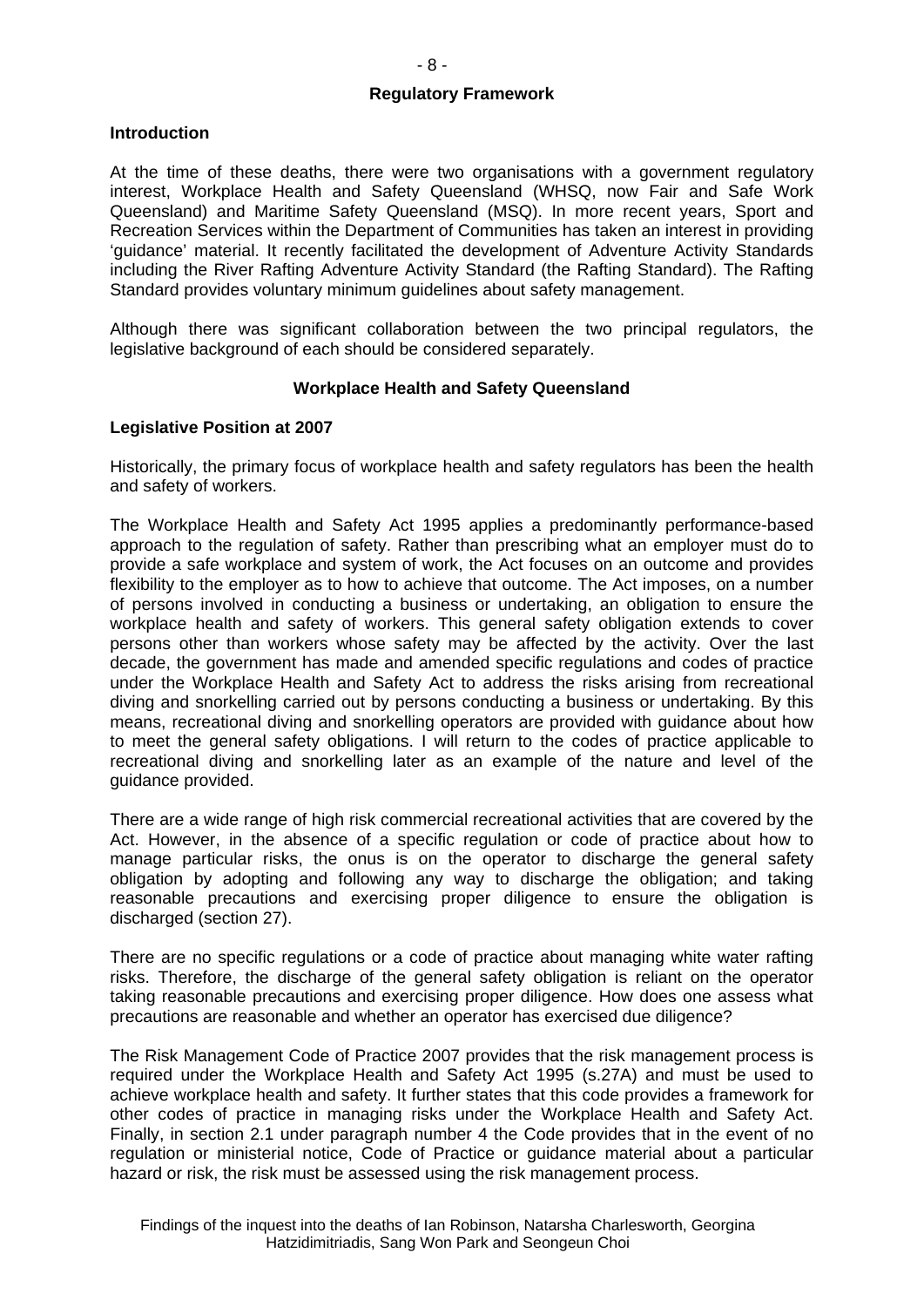- 1. identify hazards, based on experience, recorded data and other information;
- 2. assess the associated risks by making an evaluation of the level of risks to the health and safety of workers, based on the consequences and likelihood of harm;
- 3. select control measures from the hierarchy of control (e.g. eliminate, substitute, isolate or engineer out the risks, or reduce them through administrative measures or personal protective equipment) by selecting the highest order control method possible and then proceeding down the list in order;
- 4. implement or apply the selected control measure(s) in the workplace; and
- 5. monitor the control measures to ensure that they are working correctly to control the risks and that no other risks have been introduced.

To what extent does the risk management process identified in this Code provide operators and regulators with guidance as to what is expected in the management of the hazard of entrapment? As will become apparent in the context my discussion about the new the Rafting Standard, the answer to that question is 'very little'. In short, the operators assert that their approach to safety management prior to, and following, these deaths was based on the application of this risk management process. However, the risk controls and their application are applied at a broad, undocumented level; and not specific to each set of rapids as I have suggested should be the case.

Mr Chris Coxon from WHSQ reported that WHSQ relied on other standards when determining what constitutes reasonable precautions and the exercise of due diligence. He referred to the following:

- Maritime Rules Part 81 Commercial Rafting Operations Maritime New Zealand; and
- Commercial River Rafting Act and Safety Regulations from Canada.

## **Monitoring and Intervention to 2007**

WHSQ has been active in monitoring white rafting operations prior to these deaths. Inspectors and investigators were involved in the earlier deaths as well as enforcement action against one of the operators following one death. WHSQ also undertook its own major investigations into the deaths that are the subject of these inquests.

However, Mr Coxon reports that although WHSQ had a broad range of expert staff as well as training in investigative processes, there are no inspectors with technical capability and expertise in white water rafting. Mr Coxon reported that there was considerable expertise within the white water rafting industry and that WHSQ has sought to use this experience to assist in its investigations. Mr Coxon acknowledged that such assistance was subject to any conflict of interest.

I also note that those with the requisite expertise and are not employed by any of the operators, have usually had a long history of consulting to the operators and providing other services to them. There capacity to assist WHSQ will always be limited to commercial considerations.

During evidence, WHSQ inspectors conceded that their investigation was largely a case of establishing what happened and checking the events for compliance against the operators own procedures. It was reportedly difficult and particularly challenging, without the necessary expertise, to question the intrinsic adequacy of the procedures.

## **Legislative Developments**

During the last few years, an attempt was made to harmonise workplace health and safety laws throughout Australia. A model Work Health and Safety Act was developed by the States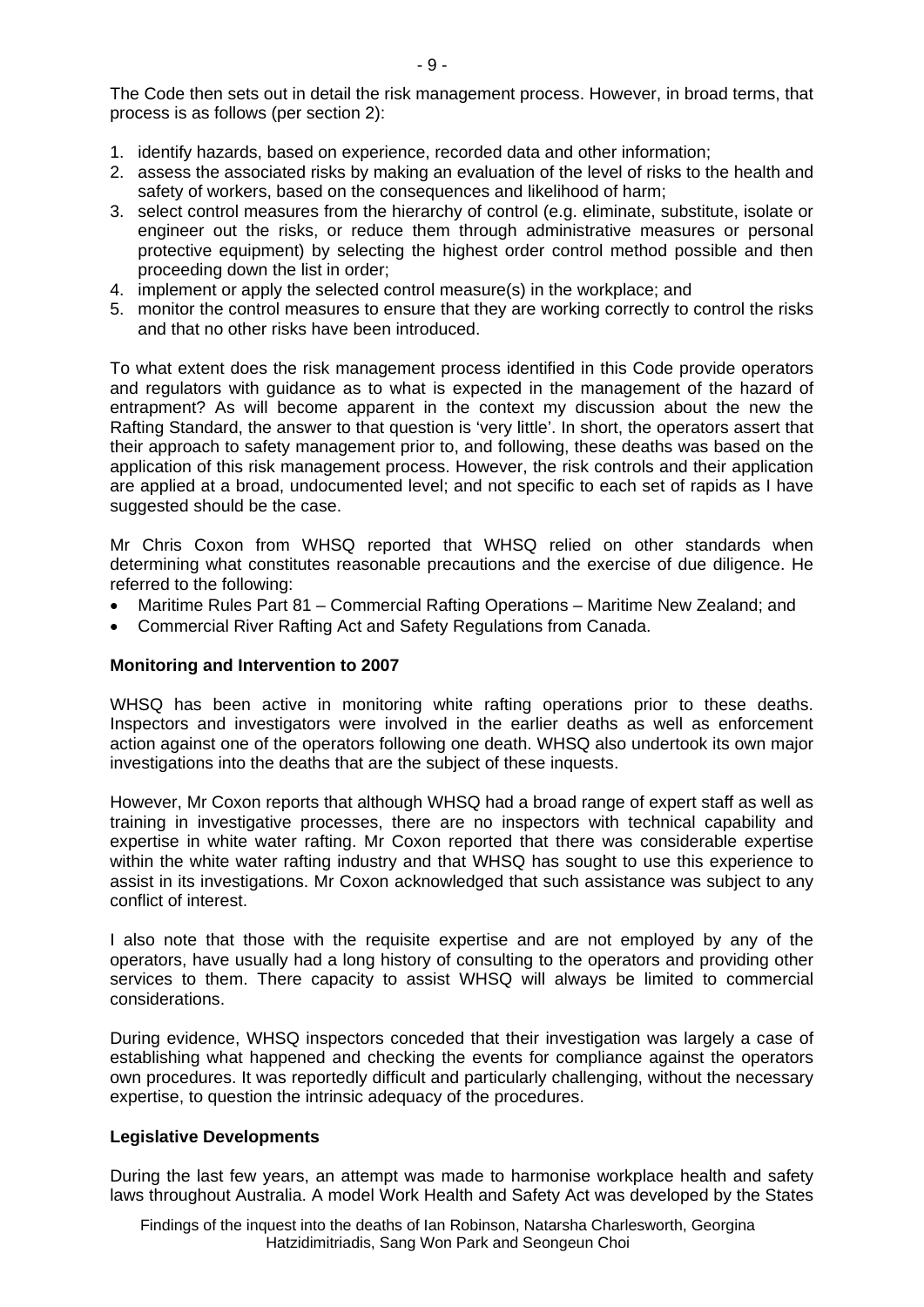in cooperation with the Commonwealth with the intention that all jurisdictions would enact the model Act and Regulations by 1 January, 2012. Queensland implemented the model Work Health and Safety Act through its enactment and repeal of the Workplace Health and Safety Act. The new Work Health and Safety Act came into effect on 1 January 2012. However, in the process of considering which work health and safety laws should be harmonised, a majority of jurisdictions decided that the model would not include specific regulations or codes of practice for recreational diving and snorkelling. Consequently, the Queensland Government decided to introduce legislation to maintain a regulatory involvement in recreational water activities such as snorkelling and diving.

The Safety in Recreational Water Activities Act 2011 was passed and took effect from 1 January, 2012. The main purpose of the act is to ensure the health and safety of the people to whom commercial recreational water activities are provided. The Act places a duty of care on persons conducting a business or undertaking providing recreational water activities to ensure, so far as is reasonably practicable, that the health and safety of persons for whom the activities are provided are not put at risk by the provision of the recreational water activity.

The Codes of Practice created under the Workplace Health and Safety Act 1995 (now repealed) relating to diving and snorkelling now take effect under this Act.

Commercial white water rafting activity is an activity to which the new Work Health and Safety Act applies.

WHSQ is of the view that the existing Rafting Standard provides operators with specific guidance on river rafting and the standard must be considered in the overall scheme of duties of care held under the new Work Health and Safety Act as well in the Safety in Recreational Water Activities Act.

However, an issue arises about the efficacy of the standards in the Rafting Standard in its application to commercial rafting operations and to the risk of entrapment in particular. I will address this issue in the course of reviewing the content of the Rafting Standard later in these findings.

In conclusion, the new Work Health and Safety Act continues the approach of imposing general safety obligations on organisations such as commercial white water rafting operators but it does not address the lack of guidance given to such operators about how to discharge their general safety obligations, particularly with respect to entrapment. The extent to which reliance might be placed on the Rafting Standard as a measure of reasonable precaution and due diligence is yet to be tested. In any event, that Standard does descend to the level of detail about the approach to managing that risk as reflected in my recommendations.

## **Maritime Safety Queensland**

#### **Legislative Position 2007**

Maritime Safety Queensland (MSQ) within the Department of Transport and Main Roads is responsible for administration of Transport Operations (Maritime Safety) Act 1994 (TOMSA), Transport Operations (Maritime Safety) Regulation 2004 and associated Standards. TOMSA establishes a regulatory framework and standards applicable to ships and their operations. Rafts are considered 'ships' within the meaning of TOMSA. There are a number of mechanisms used under TOMSA to ensure maritime safety, including:

- Requiring certain persons to be licensed or accredited;
- Requiring certain ships to be registered;
- Holding owners and masters of ship responsible for ensuring safe operation of ships;
- Requiring ships to carry prescribed safety equipment.

Findings of the inquest into the deaths of Ian Robinson, Natarsha Charlesworth, Georgina Hatzidimitriadis, Sang Won Park and Seongeun Choi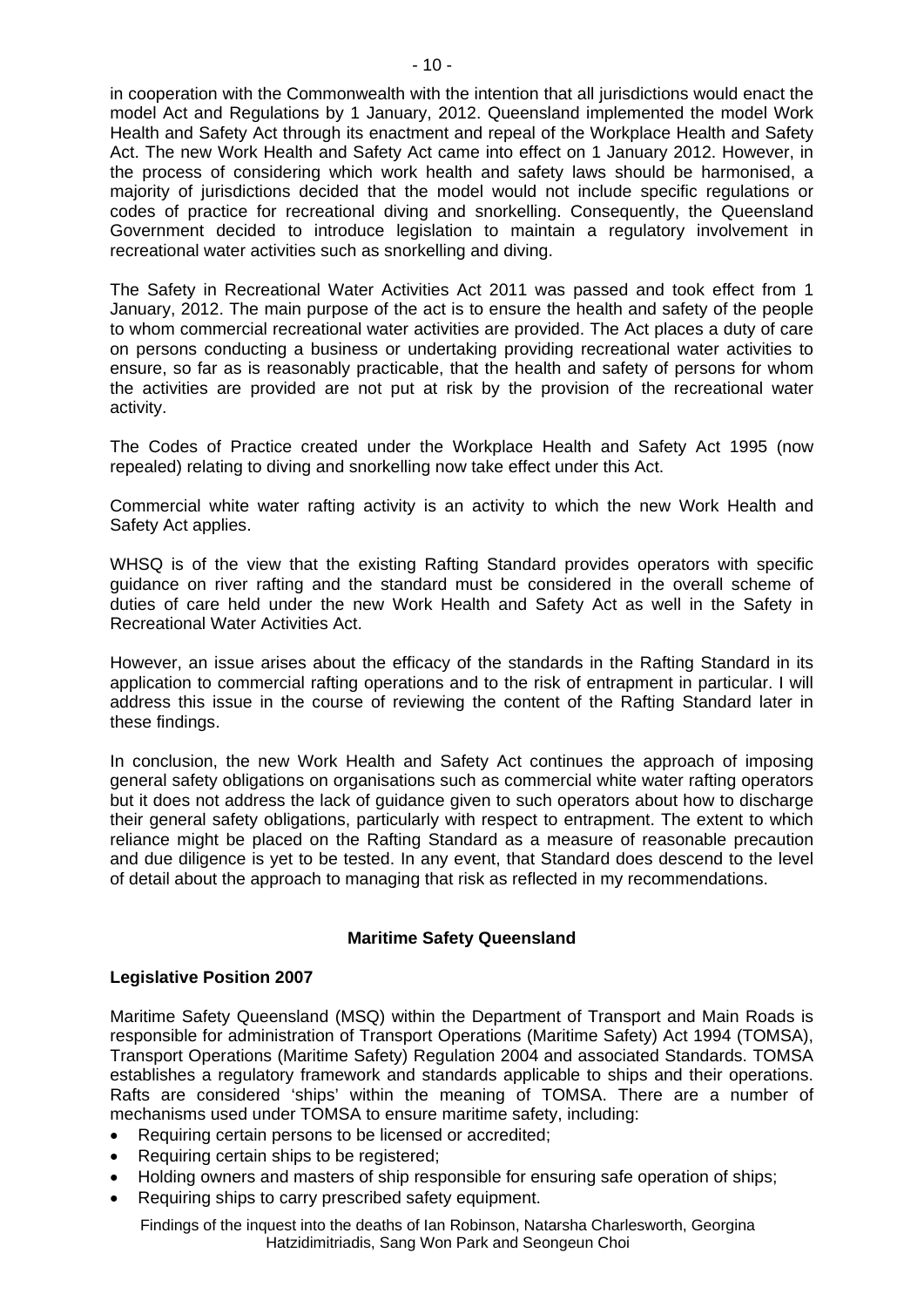Some of the mechanisms are not applicable to rafting. Rafts are not required to be registered nor are guides required to be licensed. However, TOMSA does take effect to impose general safety obligations on owners and masters of vessels like white water rafts to ensure they are safe, fit for the purpose for which they are intended, properly equipped and operated safely<sup>2</sup>. Another mechanism used by MSQ as an opportunity to oversee commercial rafting operations is the requirement that commercial operators give notice to the Regional Harbour Master or General Manager of the plan to start business<sup>3</sup>. There is also an obligation on MSQ to investigate a marine incident, meaning in its application to rafting, death or grievous bodily harm to a person caused by ships' operations. There is an obligation on operators to report any such incident.

## **Monitoring and Intervention to 2007**

In his report<sup>4</sup>, Mr Christopher Reeves, Director Executive Services and Compliance, MSQ, stated that the issue of interpretation and enforcement of the general safety obligation requiring safe operation was problematic. Although the conditions of the rafts and qualifications of the guides may be beyond reproach, the variable factors associated with the environment as well as 'thrill' of the trip made it difficult to determine what is safe or an acceptable level of risk. Mr Reeves reports that these factors posed considerable difficulty in monitoring and enforcing general safety obligations.

MSQ was asked to report to me on how the regulatory framework supports inspections and interventions peculiar to the risk of entrapment prior to and following the deaths under investigation. Mr Reeves reported the absence of 'industry specific' standards meant there was nothing to support inspections and compliance interventions peculiar to that risk.

## **MSQ Developments - Compliance Guideline**

In 2009, MSQ took the initiative to develop a Compliance Guideline for White Water Rafting Operators requiring operators to provide a Safety Operational Plan. It was a requirement that the Plan include a Risk Assessment identifying all hazards, assess and prioritise the risks, decide on appropriate control measures and monitor the implementation of those control measures. MSQ introduced this requirement as a means of it being satisfied that the operator was discharging its general safety obligations. Much of the detail of the Compliance Guideline is the same as the Rafting Standard (to be discussed later). MSQ acknowledges that fact in its letter to each operator noting its intention to monitor the discharge of the general safety obligation against this guideline.

The Compliance Guideline was reviewed to identify those matters that might be relevant to entrapment. It addressed the following:

- Fitness to participate;
- Ratios of guides to participants;
- Emergency response;
- Responsibilities and competencies of Operators, Leaders and Guides;
- Raft and safety equipment standards.

However, most of these aspects are generic, non-contentious and simple to implement.

It is interesting to note the nature and extent of the responsibility imposed on the operator. Section 4.2 provides that an operator must ensure that the leader and guides have the necessary experience and skills, and they fulfil their responsibilities. Section 4.3 then sets out the responsibilities of the leader in considerable detail. It starts with the duty to ensure safe

1

<sup>&</sup>lt;sup>2</sup> By application of ss. 41 and 43

<sup>3</sup> S.146 TOMSA

 $4$  Exh  $8$ 

Findings of the inquest into the deaths of Ian Robinson, Natarsha Charlesworth, Georgina Hatzidimitriadis, Sang Won Park and Seongeun Choi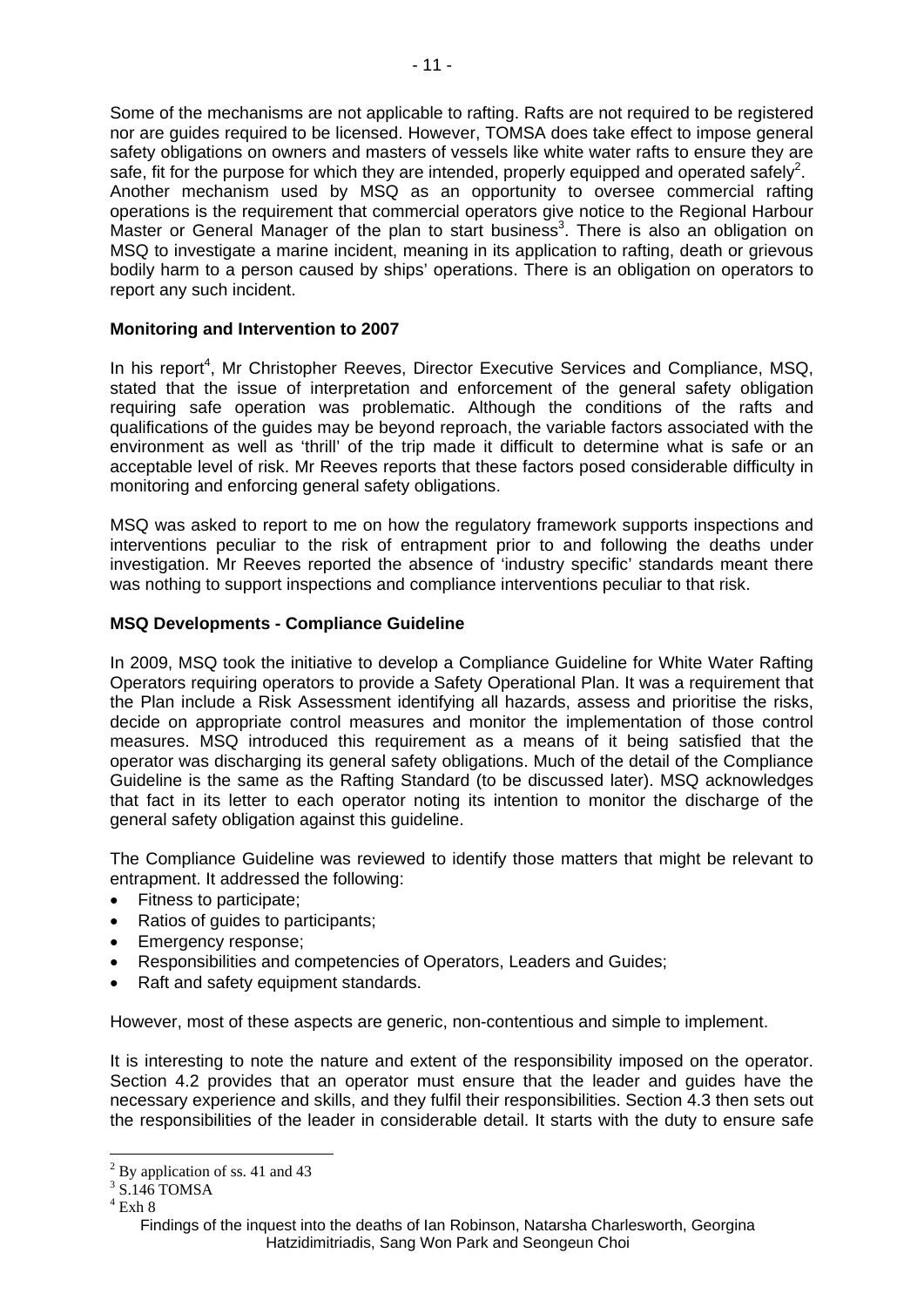operations (not expressed as a direct responsibility of the operator). The first listed responsibility is to work within policies, procedures and SOP's of organisational stakeholders and land/water managers. It is not clear whether the expression 'organisational stakeholders' was intended to include the 'operator'. The very clear emphasis is on reliance on the Leader and Guides to manage safety with little or no obligation of the operator other than to submit a Safety Operational Plan.

One of the requirements of the Safety Operational Plan is a documented and site specific, risk assessment plan that includes identification of specific hazards and the procedure for management of hazards (s.2.1.1). The Activity Plan within the Safety Operational Plan at the planning stage must address features relevant to an area, including:

- Area and route selection (description of intended route);
- Area specific information;
- Availability and suitability of maps;
- Terrain and water characteristics (eg grade, technical difficulty) and associated implications and hazards (see Appendix 2 of AAS for River Rafting, Australian White Water Rafting Rapid Grading System); and
- Seasonal factors.

Section 2.3 outlines the requirements of the risk assessment plan, including the application of a risk assessment process similar to that described in the Risk Management Code of Practice 2007.

During 2009, 2010 and 2011, MSQ conducted audits of white water rafting operators in North Queensland against the Compliance Guideline. I have reviewed the documentation associated with each audit to gain an understanding of the effectiveness of the criteria used.

Again, the operators each pointed to existing operations manuals as evidence of compliance with risk management requirements as well as requirements for an Activity Plan. Operators relied on the grading of each rapid against the Australian White Water Rafting Grading System as evidence of a risk assessment. That system grades rapids from 1 to 6 where 1 represents small to regular waves presenting no difficulty; to 6 which represents violent and nearly impossible to negotiate conditions presenting definite risk to life.

The concept of 'site specific hazard identification' and 'risk management' was applied by the regulator and operator in a manner that meant:

- The mere grading of a rapid pursuant to the Grading System was adequate;
- The degree of guidance given by an operator in the manual about route selection was adequate; and
- The level of identification and articulation of risk controls used was the same that applied at the time of the subject deaths and was considered satisfactory.

Overall, the audits found no significant shortcomings or opportunities for improvement.

While I consider the audit process was highly commendable and the best that the regulators could achieve given the dearth of regulatory and technical support, there was and remains a major opportunity to improve safety by requiring the operators to descend to the level of detailed risk assessment and strategizing recommended in my findings.

## **Whitewater Rafting Standard**

As to past attempts to create a regulatory framework specific to white water rafting, Mr Reeves from MSQ referred to the 1994 development of the Qld Whitewater Code of Practice for Commercial Operations and the 1995 development of a Draft Standard Whitewater Commercial Operations – Qld. He reported, "It is understood that due to other priorities these initiatives proved fruitless". He also reported that in 1999 the Department placed advertisements in the press seeking submissions from the public on the proposal to create

Findings of the inquest into the deaths of Ian Robinson, Natarsha Charlesworth, Georgina Hatzidimitriadis, Sang Won Park and Seongeun Choi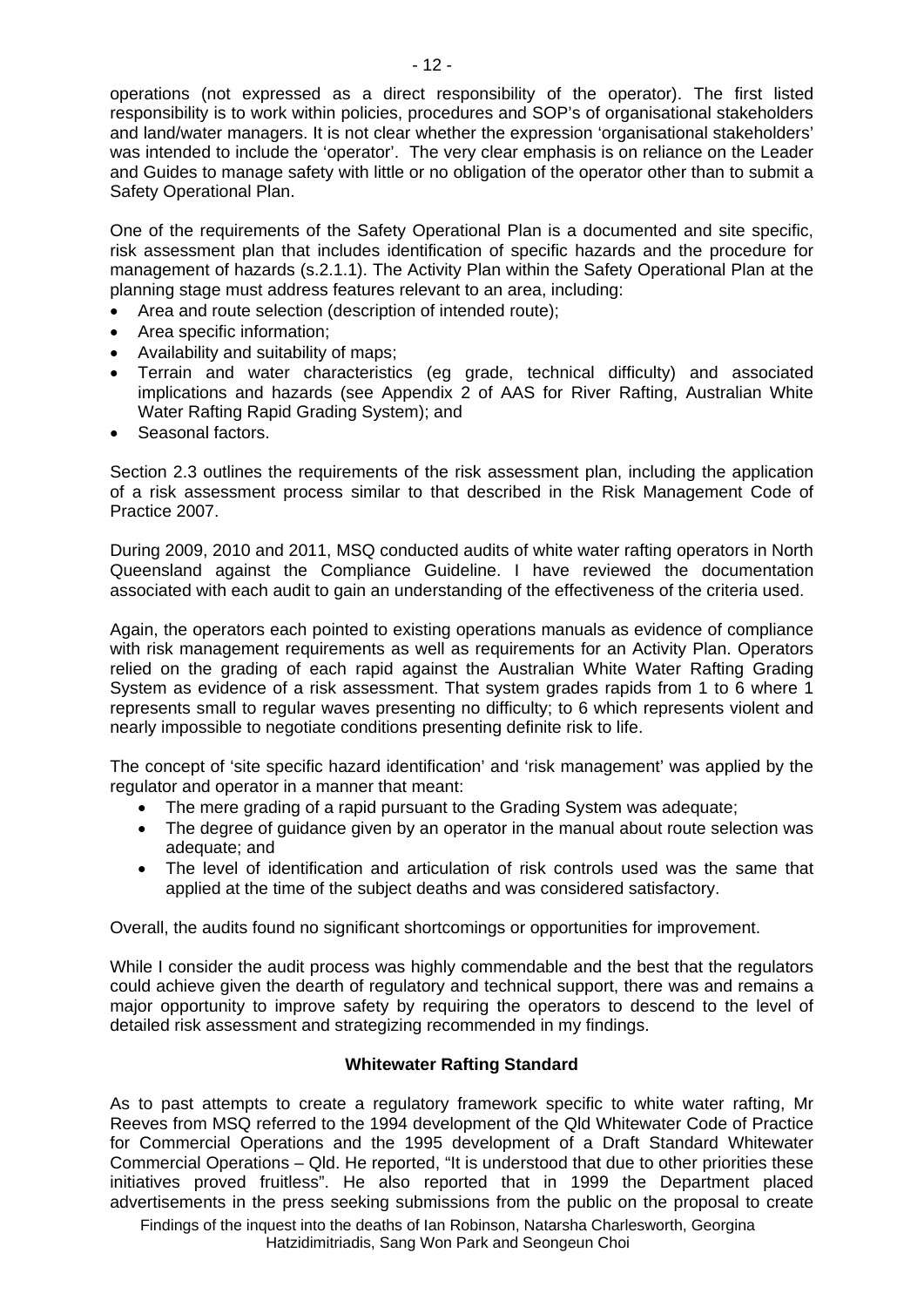draft Operational Procedures for Commercial White Water Rafting Operations. He concluded, "It is my understanding that this proposal did not receive sufficient government support to proceed." According to Mr Reeves, the introduction of a standard remained dormant until August 2005 when the State Government established the Adventure Activities Inter-Departmental Committee. This was the start of a process that ultimately resulted in the development of the Adventure Activity Standard for River Rafting released on 26 February 2010.

I have reviewed the draft 1994 Code of Practice and draft 1995 Standard. Both adopt a rule based approach to operational safety, rather than a risk management approach. There are rules about minimum safety equipment, serviceable rafts, and minimum qualifications. The rules required a training manual and operations manual but did not give any guidance about how much detail should be included in each. The approach may have been progressive at its time but is clearly outdated. It is interesting to note that the concepts used in the standards are carried over into the Rafting Standard. The single greatest risk to life is entrapment but a huge volume of material is taken up in the standards with 'rules' without addressing the principal factors relevant to this particular hazard.

Before considering the content of the Rafting Standard, it is important to acknowledge and commend the effort of Sports and Recreation in the Department of Communities in facilitating its development. The Standard will be of great assistance to many organisations about how to safely conduct white water rafting activities. However, there is a marked difference between what regulators might expect of small or volunteer groups such as Scouts or schools who occasionally participate in white water rafting; and what might be expected of major commercial operators that raft the same river every day.

I note the Rafting Standard acknowledges it was developed through the skill and experience of a working group that included representatives from each of Foaming Fury, Raging Thunder and RnR.

There are a number of references throughout the Rafting Standard to helping providers (operators) develop standard operating procedures through application of the risk management process. However, when it comes to assigning roles and responsibilities, it is the Leader that is required to accept responsibility for the planning, preparation and conduct of the activity. It is only in a sub-heading under 'Leader' does there appear a reference to 'Responsibilities of the provider'. As described earlier when reviewing the MSQ Compliance Guideline based on the draft of this document, the responsibility of the provider is limited to employing suitably experienced and skilled leaders and guides; and ensuring they fulfil their responsibilities. A few other matters incidental to these responsibilities are addressed. However, most importantly, notwithstanding numerous references to operating procedures and standard operating procedures, the provider is not assigned any responsibility for ensuring the development and implementation of standard operating procedures relevant to safety.

It gets worse. In Section 5.2, it is recommended that the Leader's responsibilities include 'working within the policies, procedures and activity standard operating procedures (SOPs) of the organisational stakeholders and land/water managers'. Again, it is not clear what is contemplated by this provision. Does it assume the Leader is conducting the activity under the umbrella of an organisation, for example, scouts or a school? If so, why is there no mention of the obligation of that organisation to provide appropriate 'SOP's'? It would seem pointless to require a leader to accept responsibility to implement something that is not itself the subject of an obligation for development.

There is striking similarity about the minimalist approach taken in the Rafting Standard in assigning most responsibility for operational safety to the trip leader and guides as that taken by each of the commercial white water rafting operators.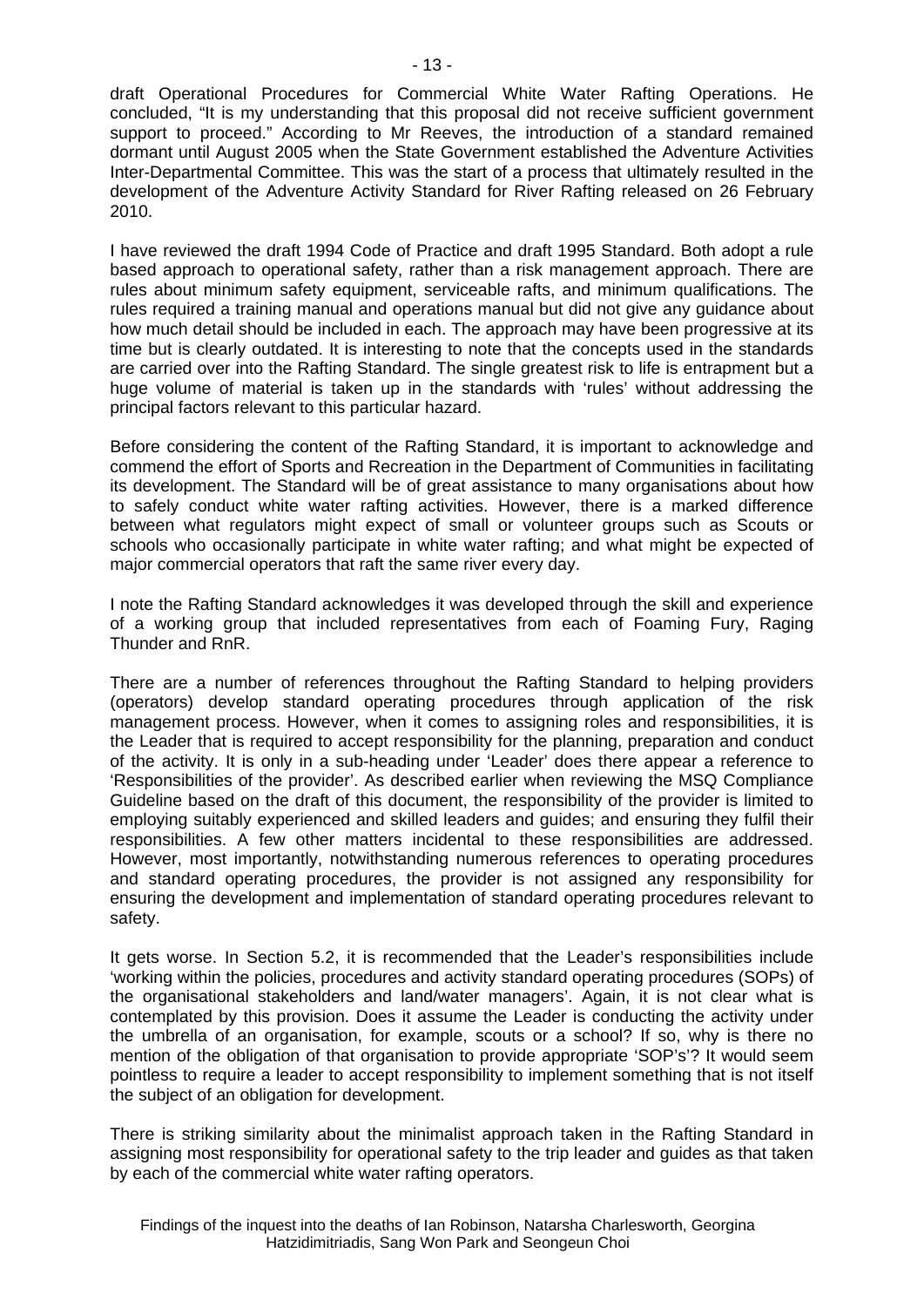Again, the reference to site specific hazards and the requirement that they be documented is accompanied by a reference to risk management principles and guidelines but no guidance is given about the degree of detail in their application.

A very good reflection of how operators interpret and apply the requirement for the application of risk management principles to white water rafting appears in what is described in the Rafting Standard as an 'exemplar' risk management template in Appendix 3. The table format shows five columns, named Hazard, Risk, Risk Assessment, Control Measure and Evaluation/Comments.

How is the hazard of entrapment treated in this exemplar template?

| Swimming in white<br>water | Foot/ body                                            | Prob L Mag H<br>Prob M Mag H | Brief participants and provide with information to read                                        |  |
|----------------------------|-------------------------------------------------------|------------------------------|------------------------------------------------------------------------------------------------|--|
|                            | entrapment                                            |                              | All participants to sign Waiver of Liability to ensure they                                    |  |
|                            | Injury from impact<br>with rocks/<br>objects in water |                              | are aware of inherent risks                                                                    |  |
|                            |                                                       |                              | All participants to wear buoyancy vests correctly at all<br>times (checked by quides)          |  |
|                            | Emotional<br>distress                                 |                              | All participants to wear helmets correctly while on river<br>(checked by guides)               |  |
|                            |                                                       | Prob M Mag M                 | Participants instructed not to intentionally enter the<br>water                                |  |
|                            | Drowning                                              | Prob L Mag H                 | Train participants to hold onto ropes if they fall out of<br>rafts and quides will rescue them |  |
|                            |                                                       |                              | <b>COLLECT</b>                                                                                 |  |
|                            |                                                       |                              | $-$                                                                                            |  |
|                            |                                                       |                              |                                                                                                |  |

The identification of an activity (swimming in white water) and grouping of potential consequences (of which leg entrapment is but one) has resulted in a grouping of control measures. This approach accentuates the existing tendency of the operators to consider control measures of universal application without descending to a consideration of their site specific application and effectiveness. This failure was common to circumstances surrounding all the subject deaths. Further, each of these control measures is relatively weak within the hierarchy of control measures. They also focus on the participants. Other than the wearing of lifejackets, these control measures do not include those identified in the course of evidence from guides and managers; and detailed in my findings. There is no strategizing about the mix of what control measures will achieve an acceptable level of safety in relation to the entrapment at particular locations.

This is not an approach that I can commend in light of what the key lessons were in these inquests.

## **Comments**

Each of the investigators, inspectors and managers from MSQ and WHSQ gave evidence or reported on the benefit of a Code of Practice to support their monitoring and interventions including enforcement if necessary. I am persuaded that there is a need for a Code of Practice the following reasons:

- 1. There is history of rafting deaths due to entrapment;
- 2. There exists the opportunity for significant improvement in the approach of the operators to safety management specific to entrapment as detailed in my findings relevant to each death;
- 3. The present standards do not support the opportunities for improvement identified in my findings and there is doubt about the legal enforceability of voluntary standards like the Rafting Standard.;
- 4. A change in the operators approach to management of safety specific to entrapment requires the support of a Code of Practice.